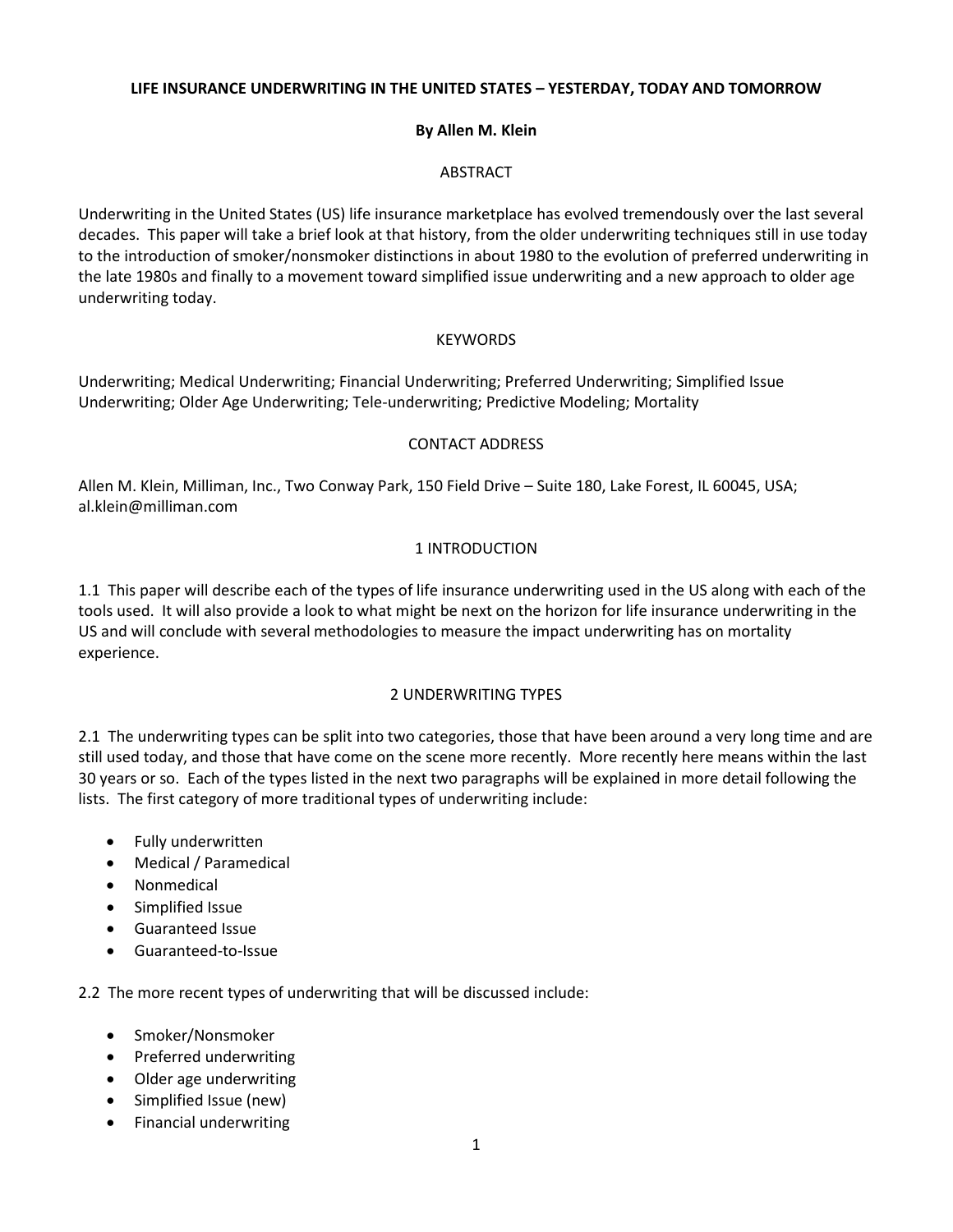- Policy Ownership
- Remote underwriting
- Outsourced underwriting
- Straight-through processing

2.3 Fully underwritten consists of a full application. A full application has two parts, referred to as Part 1 and Part 2. Part 1 contains general non-medical information such as:

- Name
- **Address**
- Phone number
- Gender
- Birth date
- Social security number
- Drivers license number for MVR (Motor Vehicle Record) check
- Citizenship
- Occupation
- Financial information, including at least income
- A question on smoking
- Plan information, including riders
- Other coverage, including whether it is going to be replaced
- Whether the applicant has ever been denied coverage
- Owner
- Beneficiary

2.4 Part 2 contains a series of medical questions (e.g., have you been told that you had, or have you consulted or been treated by a physician or licensed medical practitioner for any disease of the lungs or respiratory system, including asthma, bronchitis, emphysema, tuberculosis or shortness of breath?).

2.5 Fully underwritten may or may not also include an exam from a doctor or paramedical professional. If it does include one, blood and urine specimens are generally also obtained for analysis.

2.6 A medical or paramedical exam generally consists of the following elements:

- Height and weight measurements
- Blood pressure readings
- Pulse rate
- Blood draw this will be described later in the report
- Urine specimen this will be described later in the paper
- A series of medical questions

2.7 The medical exam will include the same items and may also include an examination of other things, such as the eyes, nose, throat and listening to the heart and lungs.

2.8 For nonmedical underwriting, the full application is completed, including all of the traditional medical questions; however, no medical or paramedical exam is given. Neither a blood draw nor urine specimen is completed for nonmedical underwriting either. Nonmedical underwriting is another type of fully underwritten.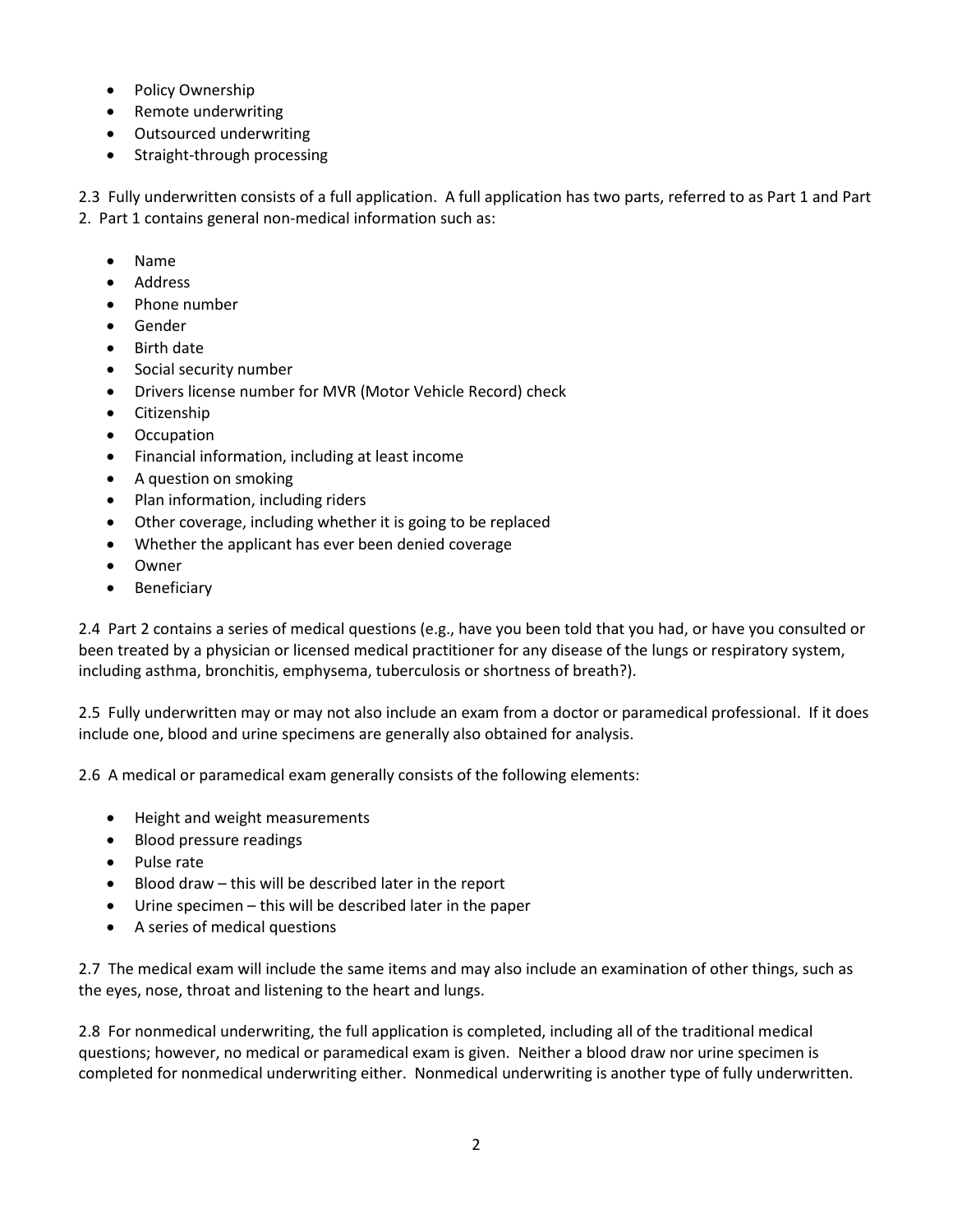2.9 Simplified issue (SI) underwriting is similar to nonmedical underwriting, however, it does not include a full set of medical questions on Part 2 of the application. For this reason, it is not considered fully underwritten. While other tests may be used, as will be explained later in the paper, SI has the following characteristics:

- Less than a full set of medical questions on Part 2 of the application
- No medical or paramedical exam and no blood or urine test

2.10 Characteristics of guaranteed issue life underwriting include:

- No or a few medical questions
- No medical / paramedical, blood or urine
- Cannot be turned down for coverage, with a few exceptions. Generally the only circumstances where one can be turned down are:
	- o The proposed insured doesn't meet specific age requirements for the plan, or
	- o The proposed insured currently is living in a nursing home or LTC facility
- Small face amounts
- Return of premium for death in first two years

2.11 Guaranteed-to-issue is sometimes referred to as guaranteed acceptance. This type of underwriting is similar to guaranteed issue, however, the person cannot be turned down for coverage. Instead, rating of the individual is allowed. Guaranteed-to-issue also has relatively small benefits, sometimes return of premium with interest.

2.12 The smoker / nonsmoker distinction began in the US in about 1980. This was a precursor to preferred underwriting. Some companies will allow former smokers who have quit smoking to reapply for a nonsmoker rate, after a designated period of abstinence. Being a smoker is defined in different ways by companies. These include:

- No cigarettes; occasional pipe, cigar, and chewing tobacco are acceptable
- No nicotine in last year, 2 years, 3 years, etc.
- Never smoked

2.13 The smoker / nonsmoker distinction was the beginning of preferred underwriting in the US. In addition to not smoking, some companies offered a preferred discount to those who exercised regularly. In the late 1980s, with the AIDS scare, companies began to have blood drawn to test for HIV. The laboratories convinced life insurance companies that additional valuable information could be obtained from the same blood draw at a small incremental cost. Thus, preferred underwriting as it is known today, was born in the US.

2.14 The key elements of preferred underwriting are used by most companies. These have generally remained the same since preferred underwriting began. The key elements of preferred risk underwriting include:

- Alcohol and drug abuse
- Blood pressure
- Build
- Cholesterol
- Family history
- MVR
- Personal medical history
- Tobacco use
- Other Aviation, avocations, citizenship, foreign travel, hazardous activities, residence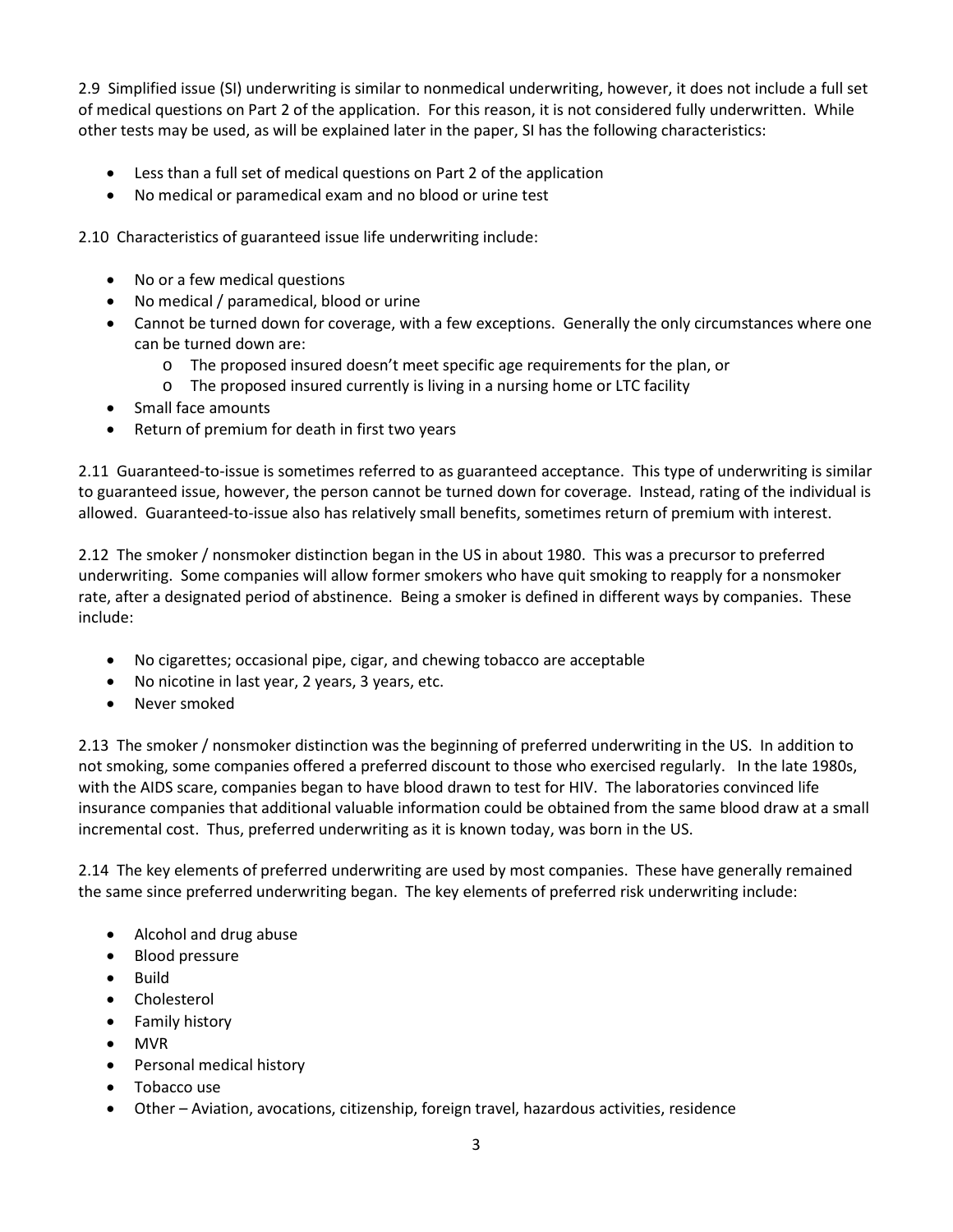2.15 While the elements themselves haven't changed, what has changed over the years are the number of classes and the cutoff levels of each for the specific criteria. The number of risk classes has increased. With this increase, the cutoff levels have moved both up and down, depending on the company, product and risk class.

2.16 Another more recent change is that some companies have moved from a knockout approach to a debit/credit approach. A knockout approach is where an applicant does not qualify for a particular risk class if they do not meet one or more of the cutoff levels for the full set of criteria. A debit/credit approach is one where a point system is used for good and bad levels for the criteria. At the end, the points are summed and the point total determines which risk class into which the applicant is placed. There are also hybrid systems which include a combination of knockout and debit/credit. In fact, most debit/credit structures have some element of knockout in them.

2.17 Another development is that some companies allow exceptions to the published guidelines. These exceptions are sometimes published and sometimes kept internally to be applied to the criteria. The types of exceptions allowed vary considerably and are beyond the scope of this paper.

2.18 The Joint American Academy of Actuaries (AAA) and the Society of Actuaries (SOA)Preferred Mortality Task Force formed a group called the Underwriting Criteria Team (UCT) to develop a method to score the preferred underwriting criteria for the purposes of Principles Based Reserves. The UCT was comprised of actuaries and underwriters and met over the course of 1  $\frac{1}{2}$  years to determine a method to score the various preferred risk classes. While this was done for valuation purposes, it may still be of interest to the reader. The UCT published a report on the scoring algorithm and it was republished in 2009. This report, entitled "Report of the Society of Actuaries Underwriting Criteria Team" can be found on the SOA website (soa.org). A new UCT team has been formed is currently taking a new look at the original work. Revisions are being worked on and results from this team should be published sometime in 2012.

2.19 While a number of companies have recognized the need for underwriting differently at the older ages for many years, this is a new type of underwriting for many companies. Some companies recognized this need in the late 1990s, but most of the recent adopters did so throughout the 2000s. Today, it is estimated that about half of the US life insurance companies have a special (meaning different from that used for the younger ages) older age underwriting program.

2.20 As people reach older ages (old age is defined differently company to company), a number of things change. These include:

- Routine readings on blood pressure, cholesterol, etc. may increase
- Weight may increase
- More medications may be taken
- Physical and mental abilities may diminish
- Living arrangements may change

2.21 Based on this, underwriting for the elderly should also change. Older age underwriting programs in the US may include one or more of the following:

- Cognitive testing
- Functional testing
- Changes to the traditional levels of underwriting acceptance
- Supplemental questionnaire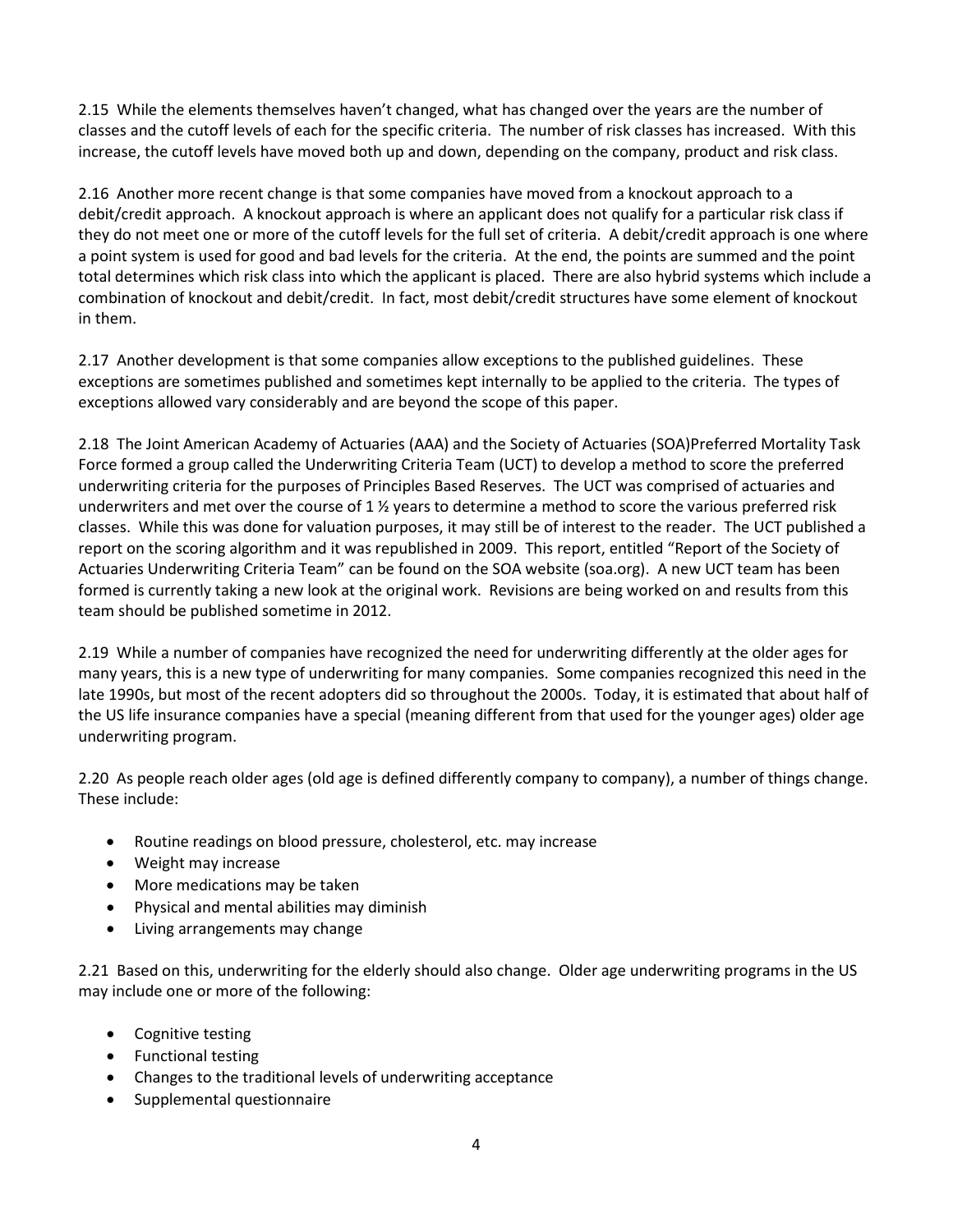2.22 At a minimum a cognitive test may indicate whether the applicant has some degree of dementia. Some tests also do a good job of recognizing the precursor to dementia, Mild Cognitive Impairment (MCI). There is extra mortality associated with MCI, but certainly not to the extent of one who has dementia. With no current cure, barring death from something else, one with MCI will progress to dementia. Progression rates vary person to person.

2.23 The goal of a functional test is to determine where the applicant lies on a scale that has full functionality at one end and frailty at the other end. Depending on the degree of frailty, there can be a large increase in expected mortality from these individuals.

2.24 The changes to traditional underwriting include differences in blood pressure, cholesterol and weight readings. For example, higher blood pressure, cholesterol and weight are no longer necessarily bad. On the other hand, very low levels of cholesterol, for example, may be an indication of a potentially serious problem in the individual.

2.25 Supplemental questionnaires vary considerably company to company among those that use one. Some of the items that may be asked about include:

- Living arrangements
- Ability to perform Activities of Daily Living (ADLs), Instrumental ADLs and Advanced ADLs
- Social activities
- Physical activities
- Mental activities
- Travel

2.26 The purpose of asking about living arrangements is to determine where the applicant lives (e.g., home, apartment, assisted living facility, nursing home). It is also to determine whether they live with someone or alone (in which case, where help might come from if they need it). Yet another item to consider here is whether the home is safe (i.e., are there items strewn across the floor which may cause the applicant to trip and hurt themselves?). Falls, even ones that seem relatively small, can sometimes turn deadly for the elderly.

2.27 ADLs include bathing, dressing, eating, toileting, transferring and continence. Instrumental ADLs include housework, managing money, meal preparation, shopping, taking medications, taking transportation, telephone use. Advanced ADLs include things such as caring for others and driving. As a person ages, advanced ADLs go first, then Instrumental ADLs and finally ADLs.

2.28 Social, physical and mental activities are all necessary to maintain ones health in the older ages. Social activities can include going out with friends, religious activities, and other social gatherings. Physical activities may consist of a regular walk or gardening; a heavy physical workout at the gym is not necessary for the elderly to stay fit. Mental activities can include things such as the crossword puzzle and Sudoku's. Travel is sometimes asked about because those not physically fit to travel sometimes stop doing so.

2.29 Beginning in the mid to late 2000s, there has been a renewed interest in simplified issue (SI) underwriting/coverage in the US. The reason for this interest is the desire for faster and cheaper underwriting. With the somewhat reduced level of underwriting with SI, companies look for ways to get as much out of the underwriting process as they can with the goal of still keeping it simple. While SI, by definition, is less than a full set of medical questions, many companies are stretching this and asking some very good medical and non-medical questions to gain as much knowledge from the applicant as possible.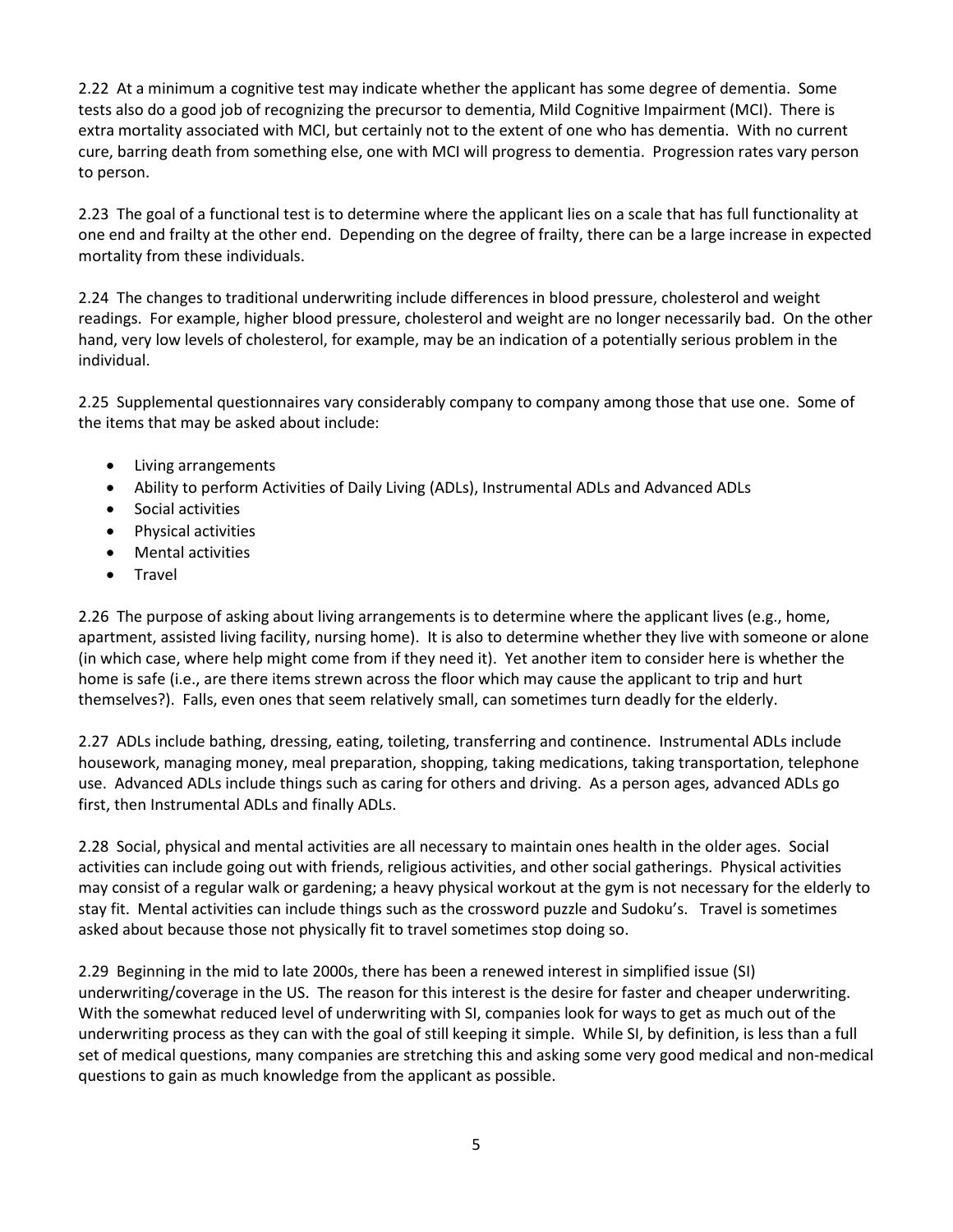2.30 In addition, some of these companies are collecting as much other information as possible upon which to base the underwriting decision. There is generally enough information collected on these SI plans to allow preferred risk classifications, although the number of risk classes is typically less than that on a fully underwritten plan. In collecting this additional information, the main consideration is the speed in which the information can be obtained. This eliminates blood, urine, and the APS (Attending Physician Statement), all of which take a number of days to receive. Some of the additional items that companies collect (tools they use for SI underwriting) include:

- MIB (Medical Information Bureau)
- MVR
- Rx (Pharmaceutical database)
- Oral fluid
- Tele-underwriting

2.31 Each of these will be explained in more detail later in this paper. One additional item that is very new is fraud protection and this can take several forms. What is collected varies company to company as do the underwriting questions and the preferred risk class structure. SI is continuing to evolve in the US.

2.32 Financial underwriting has been done for years, primarily when a business was involved. However, with the larger incomes today, more emphasis has been placed on financial underwriting. Financial underwriting is primarily done to make sure that the income and net worth are consistent with the amount of insurance in force and applied for. For business owners, the anticipated growth of the business is also an important consideration.

2.33 Over the last decade or so, stranger owned life insurance has become popular. This is business written without the fundamental principal of insurable interest. While not preventable without regulation, companies try to look for and stop this type of business from being written in the first place. Mortality and lapse results can vary greatly on this business from traditional business.

2.34 Remote underwriting is where the underwriter works from home. With technology, cases and results can easily and quickly be transferred back and forth, no matter how far away the underwriter lives from the home office.

2.35 Outsourced underwriting is becoming more popular, primarily to accommodate times of peak work flow. This allows companies to get the work done during these busier times without having to add to staff. It also keeps companies from needing to reduce staff during non-peak times. Some smaller companies prefer not to have their own underwriting staffs and fully utilize a company that provides underwriting services.

2.36 With straight-through processing the underwriter is able to take advantage of the technology available today. Rules are pre-programmed into the software. If the proposed insured meets the pre-determined guidelines, they are not only approved for coverage. In some cases, the policy is also issued immediately upon a favorable system review. Depending on the rules, 30%-70% of policies are typically approved by the system as just described. An advantage of this approach is that it allows the underwriter to spend more time on more difficult cases.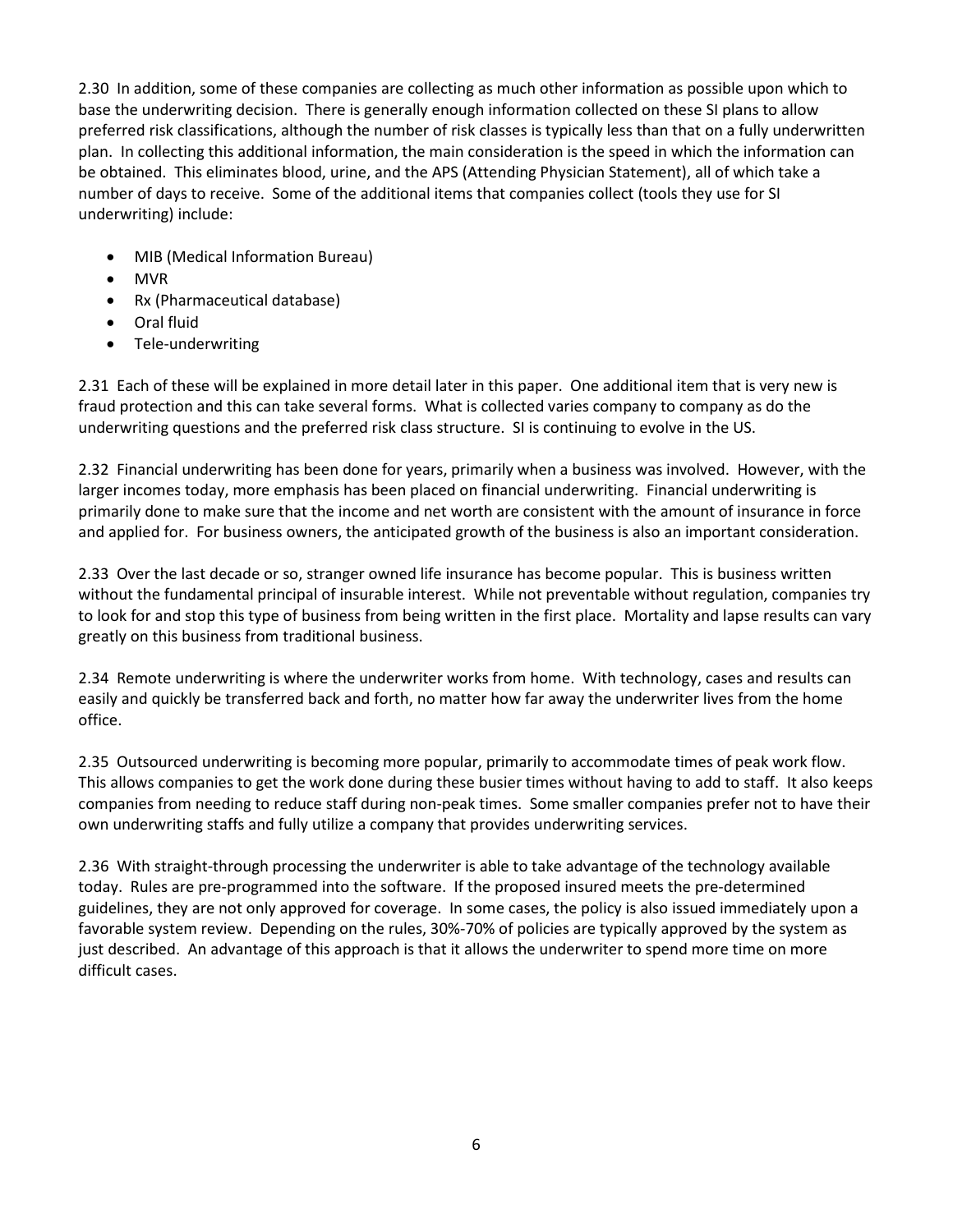# 3 UNDERWRITING TOOLS

3.1 The following is a list of underwriting tools that could be used in the life underwriting process. Each of the tools will be explained following the list.

- Application
- Blood test
- Urine specimen
- Oral fluid
- MIB
- APS
- MVR
- Tele-underwriting
- Pharmaceutical database
- Inspection report
- EKG (electrocardiogram), Treadmill
- Chest x-ray

3.2 The information collected on an application usually includes both non-medical and medical information. Many of the specific items were discussed above. In addition, approval for collecting other information about the applicant (e.g., MIB, APS, Rx) is generally also requested.

3.3 The life insurance blood test screens include a variety of tests. The blood test provides the most current medical information on an applicant, except for possibly an APS. A good source of information on the tests listed below is available on the MEG Financial website (MEG Financial, 2012). The Clinical Reference Laboratory provides a more detailed description of AGP (Clinical Reference Laboratory, 2005). The items typically screened for and their corresponding tests include:

- Diabetes screen
	- o Glucose Measures blood sugar levels and is an indicator of diabetes
	- o AGP (Advance Glycation Product) Tests for abnormal blood sugar levels; is indicator of diabetes
- Kidney screen
	- o BUN (Blood Urea Nitrogen) Test for kidney disease and dehydration
	- o Creatinine Test for kidney disorder and dehydration
- Lipid screen
	- o Cholesterol Risk factor in heart disease
	- o HDL (High Density Lipoprotein) and LDL (Low Density Lipoprotein) Components of cholesterol that are risk factors in heart disease
	- o Triglycerides Risk factor in heart disease
- Liver screen
	- o Alkaline Phosphatase Test for liver and bone disease
	- o Bilirubin Test for liver and blood disease
	- o AST and SGOT (Aspartate Aminotransferase) Test for liver and muscle disorders
	- o ALT and SGPT (Alanine Aminotransferase) Test for liver disease
	- o GGT (Gamma Glutamyltransferase) Tests for liver disorder, alcohol, drugs
	- o Total protein includes Albumin and Globulin
		- Albumin Test for advanced liver disease and malnutrition
		- Globulin Test for immune disorders, infections and allergic reactions
- HIV screen
- PSA (Prostate Specific Antigen) for men ages 50+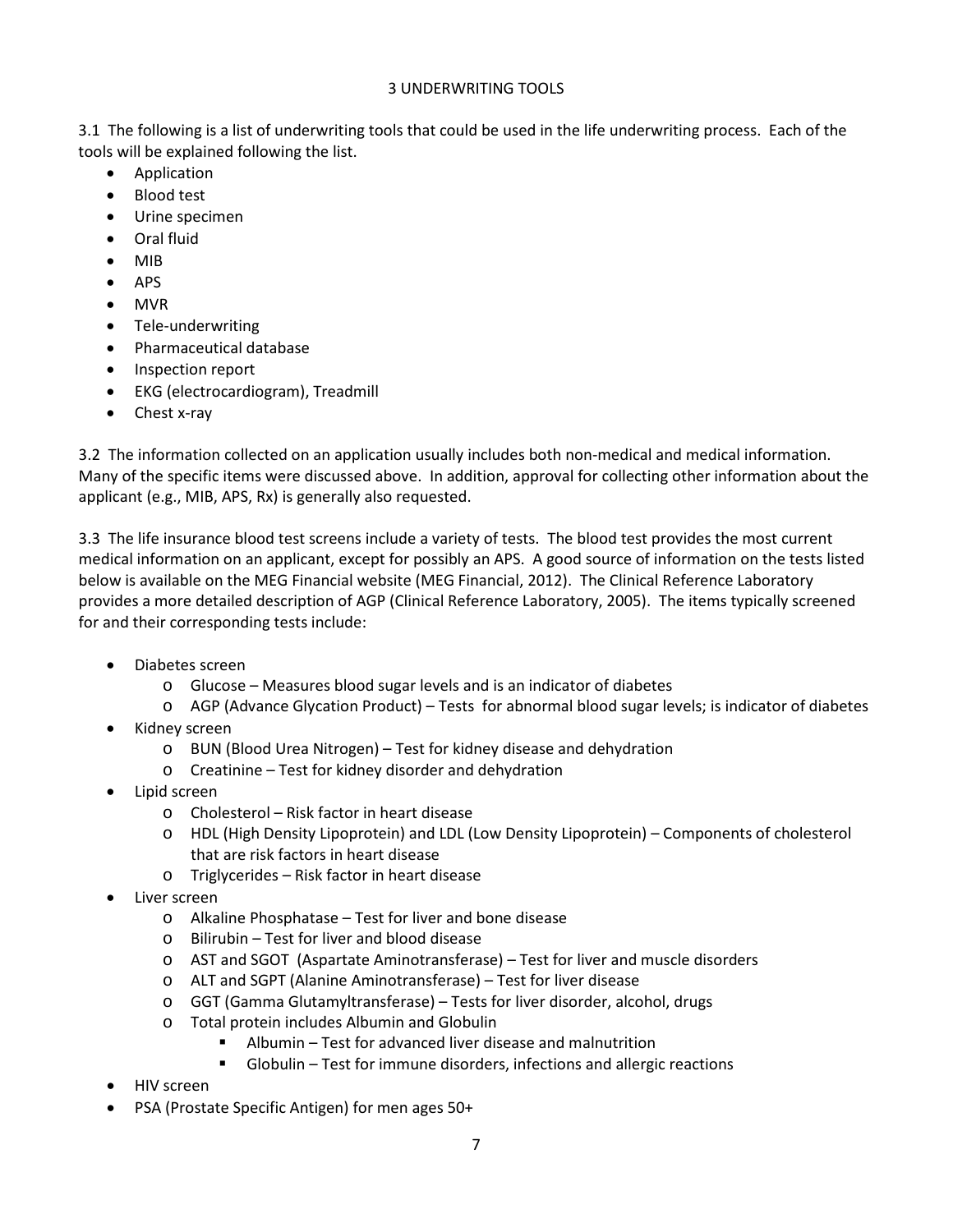3.4 A urine specimen can provide information on:

- Cotinine (metabolite for smoking)
- Cocaine and other drugs
- Medicines

3.5 An oral fluid sample can provide information on:

- HIV
- Cotinine
- Cocaine
- Hepatitis (used in Canada, not currently approved for use in the US by the Federal Drug Administration)

3.6 The oral fluid test is less invasive than a blood test. It can also be collected by agent so a paramedical or medical examiner is not needed.

3.7 The MIB was formed in 1890 by 15 medical directors to help protect insurance companies from fraud, according to information on the group's website (MIB Group, Inc., 2012). Member companies submit a request for information on an applicant. MIB provides information on whether the applicant was found to have an impairment by another member company when they applied for insurance with this other company. MIB will also indicate what the impairment was.

3.8 No rating can be attributed to the applicant based solely on the MIB finding without further research to confirm the impairment. When underwriting has been completed, the company sends their decision back to MIB using special MIB codes for MIB to add to their database. MIB retains information for 7 years after which it may no longer be passed along to companies.

3.9 In recent years, MIB has added additional services for member companies. One is called the Insurance Activity Index (IAI). The IAI provides companies with information on whether the applicant has applied for other coverage. It does not provide information on the outcome of that other application. This information can be used to identify possible other coverage or possible denial of coverage not admitted by the applicant.

3.10 When the extent of a disease or impairment is not known, an underwriter often requests an APS to get a clearer picture of the situation. The advantage of an APS is that it generally provides the underwriter with the additional information needed to make a rating decision on the applicant. The disadvantage of ordering an APS is that it generally takes at least 7-10 days to receive.

3.11 The MVR varies state by state, but all states generally provide information on the driving record of the individual. As there are many motor vehicle deaths and many accidental deaths are alcohol related, this information is important for the underwriting process. Included in the MVR is a history of:

- Moving violations
- DUI (Driving Under the Influence) and DWI (Driving While Intoxicated) citations
- Reckless driving incidences

3.12 There are a number of different types of tele-underwriting, which will be explained below. This is where someone calls the applicant to either confirm information provided on the application or to the medical / paramedical examiner. The call may also be used to find out more information from the applicant. It is always done by phone. The caller can be from the insurance company or from an outside vendor who completes these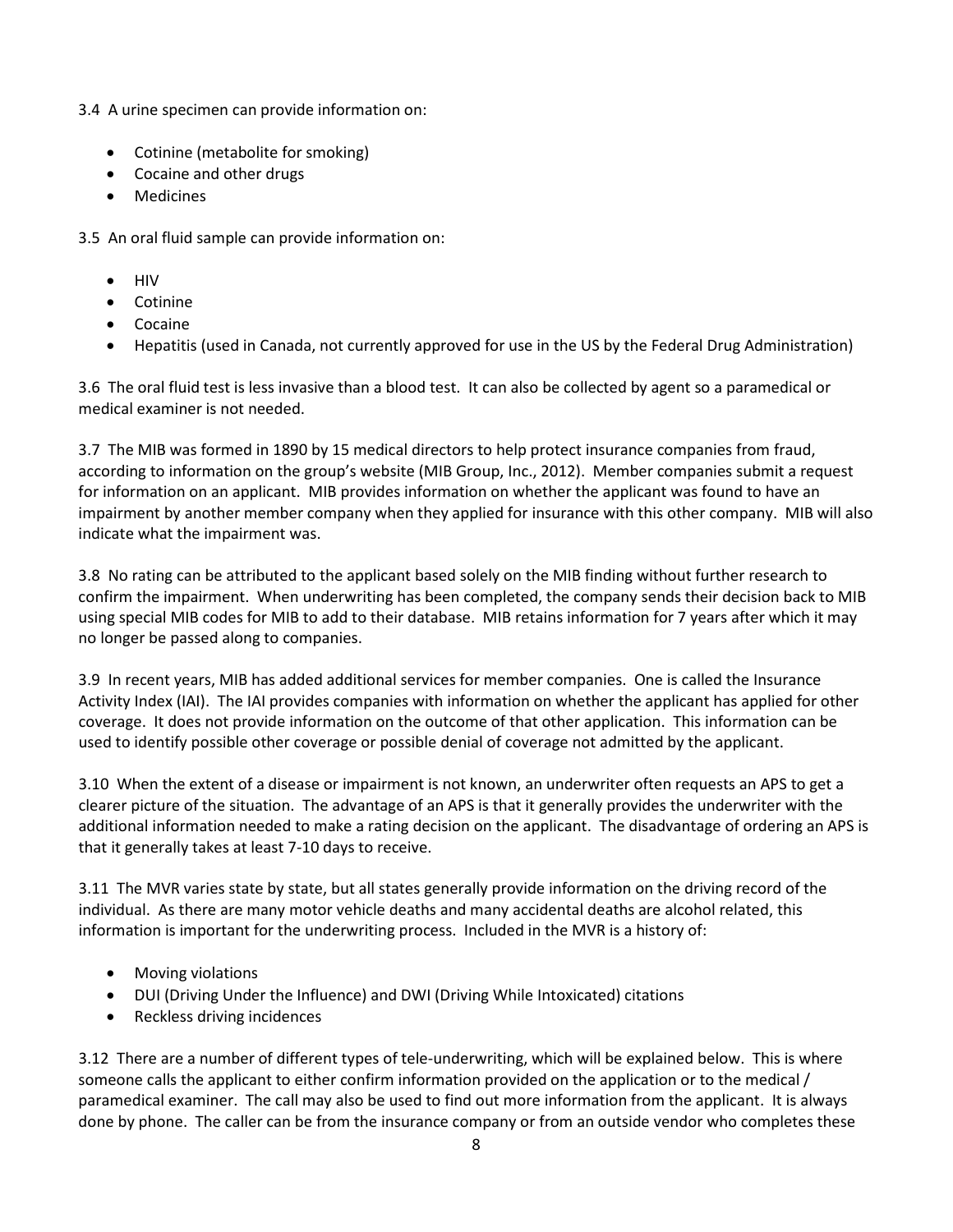types of calls. The caller is usually knowledgeable about medical conditions and knows how to deal with customers. Through my experience with tele-underwriting, I have found that more honest answers are gained from the tele-underwriting interview than other sources. This seems logical in that the applicant would feel more comfortable discussing medical issues with someone who has a medical background and with someone over the phone rather than face-to-face, as in the typical agent situation.

3.13 When additional questions are asked of the applicant, there is usually a script and pre-programmed questions that pop up on the caller's screen, depending on how the previous question was answered. These are called drill-down questions and are designed to determine the extent of the impairment that was mentioned on the application.

3.14 To compile the pharmaceutical database, information is collected by the vendors from Pharmacy Benefit Managers. While the prescription history is not perfect, as people sometimes purchase prescriptions outside of the covered network, the data is generally very good.

3.15 The process is that a company will send a request on a particular individual to the vendor, providing the name, social security number and date of birth. The vendor attempts to match the individual in their database and then returns one of three responses:

- The prescription history if there is one,
- That the proposed insured is in the database, but no prescriptions found, or
- That the person was not found

3.16 The first two responses are considered "hits" and the company is charged for this service. They are not charged in third instance where there wasn't a hit.

3.17 The prescription history that is provided includes:

- The drug prescribed
- The date it was prescribed
- The dosage prescribed
- How long the prescription covers
- The doctor who made the prescription
- The relative importance or seriousness of the drug in a red, yellow, green format, with red drugs being the most serious and green drugs being ones that are generally not a concern, like cold medication. Note that green drugs usually become more of a concern when there are multiple ones.

3.18 Companies can use the red, yellow, green coding of the vendor or can customize the rankings based on their own research and criteria. Besides, the red, yellow, green information, companies can use this information to find nondisclosure of medications, doctors that may not have been disclosed , and whether they are taking their medications as prescribed. It may also disclose that the person has an impairment not previously mentioned on the application or to the examiner. This information is determined by knowledge of what each drug is used for. Note that a company must be careful about drawing conclusions here as many drugs can be used for multiple conditions.

3.19 The reason "individual" and "person" was used here instead of "applicant" is because some companies utilize this information at the time of claim rather than at time of application. However, most companies that currently utilize the pharmacy database do check on applicants.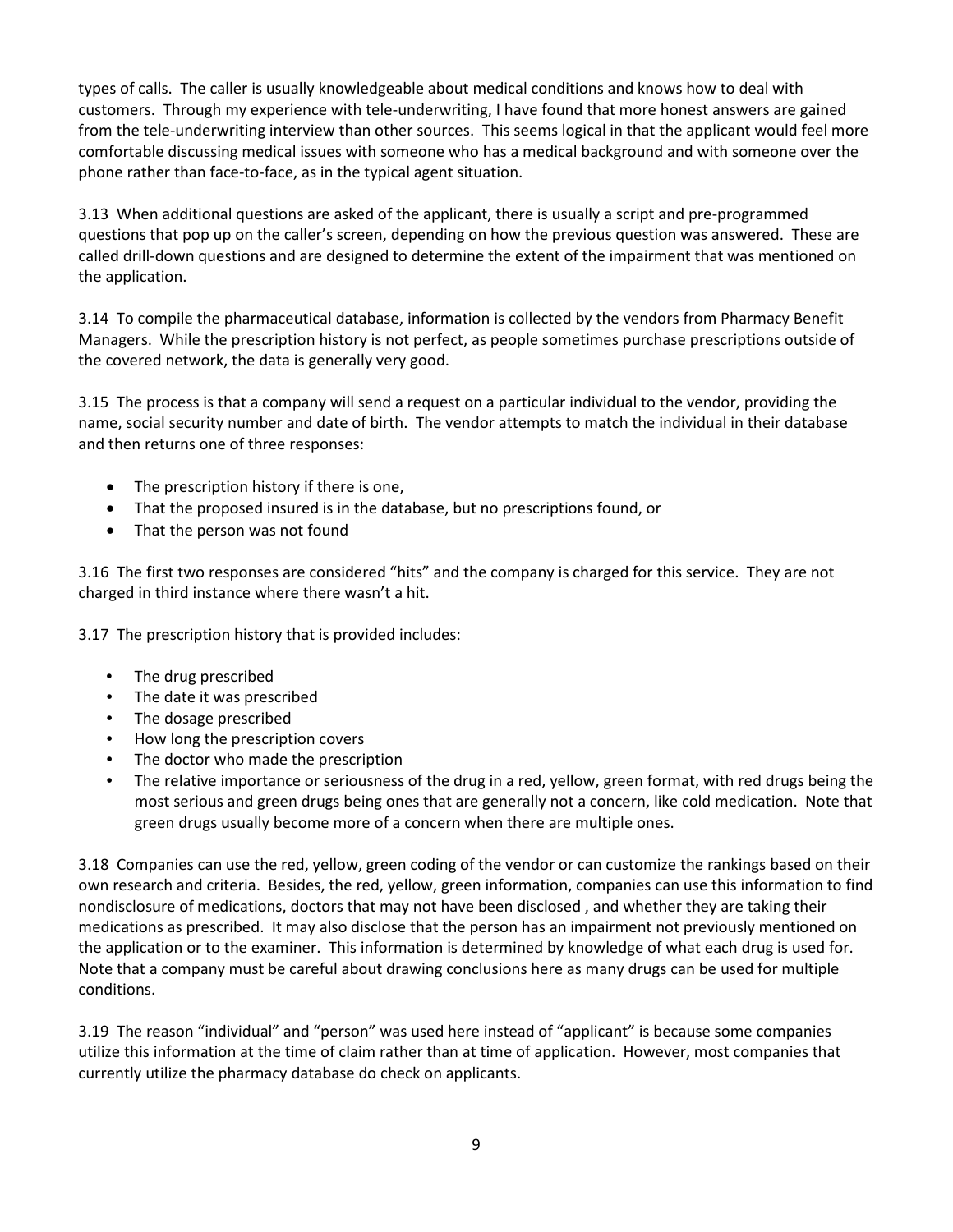3.20 The inspection report is typically where a third party vendor calls the applicant to check application information. This is similar to the simplest form of tele-underwriting. In the past, the inspection report involved a private investigator asking family and friends about the individual applicant regarding personal habits (such as smoking), finances and any criminal behavior. This more in-depth interview is rarely done today, however, it may be used on the largest amounts of coverage.

3.21 An EKG (or ECG) is an electrocardiogram or a resting test of the heart. The treadmill test is a stress test to determine whether there are any irregular heart patterns. These are typically performed on older applicants and those applying for large amounts of coverage. There is some concern that an applicant could drop dead from the stress test. A few companies have replaced these tests by blood tests, such as NT-pro BNP. These blood tests provide an indicator of cardiac events, however, the EKG and treadmill test are still relatively common.

3.22 The chest x-ray is less commonly used in underwriting today, but is still used for very large amounts of coverage by some companies. The chest x-ray makes images of the heart, lungs, airways, blood vessels, and bones of the spine and chest. It can find issues related to shortness of breath, chest pain, chronic cough and fever.

# 4 POSSIBLE NEW APPROACHES TO LIFE UNDERWRITING IN THE US

4.1 Before discussing possible new approaches to life underwriting in the US, it would be good to discuss what might be driving the changes. There are a number of potential drivers. These include:

- Need for speed Many companies have the desire to issue policies more quickly. This has created the new interest in SI and this strong interest will likely continue into the foreseeable future.
- Age based underwriting This concept has been around for some time, but very few companies have done much about it to date, other than those who have implemented special older age underwriting programs. The concept here is that there are unique characteristics between the young, middle age and older age applicants. For example, the young are more prone to death from auto accidents than cardiovascular disease.
- Holistic approach The current knockout approach to preferred underwriting does not provide an accurate classification of all risks. While the debit/credit approach is better in this regard, it still doesn't go far enough to accurately assess each individual risk.
- New work realities –Remote underwriting is a reality at many companies and is growing in popularity. This growth is likely to continue.
- Regulatory It is unknown what changes may occur, necessitating change. Healthcare reform may have some impact. Future changes are likely to be consumer driven, especially with the new types of underwriting being considered.
- Is there a better way? This is probably the biggest driver of change as most companies are interested in gaining a competitive advantage.

4.2 The new approaches to underwriting are split into the following categories and will be explained in the order listed below.

- **Laboratories**
- Other vendors
- New medical markers
- Predictive modeling
- Other considerations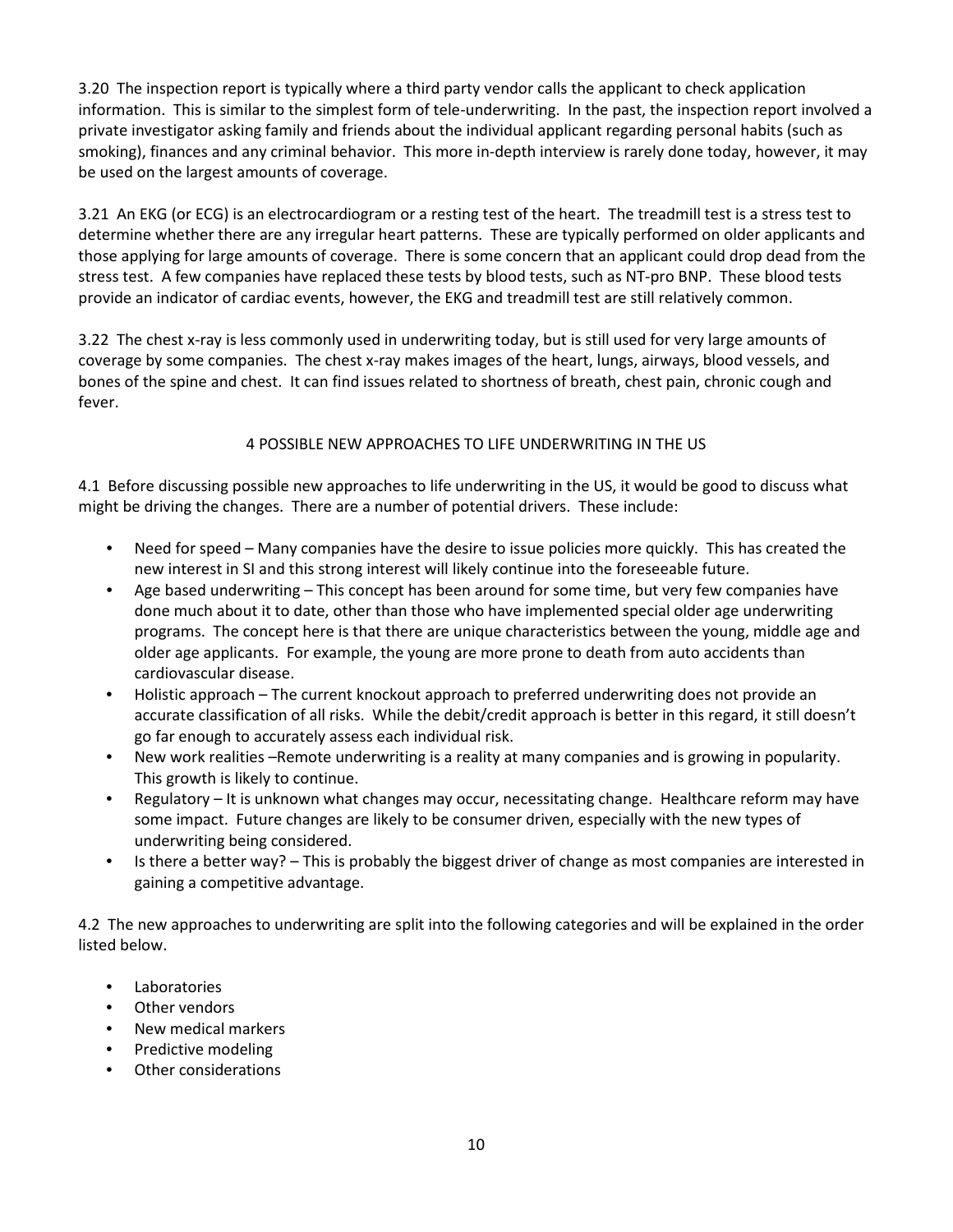4.3 The three major laboratories in the US (Clinical Reference Laboratory Inc., Heritage Labs Inc. and Quest Diagnostics Inc./Exam*One*) have been collecting data on individual applicants for many years. While some of the earlier data had been purged, there is still much data available. Note that while the instrumentation that measures the results of the tests has changed some since the early days, it has been consistent during the period where the labs have data. Each of the labs has taken advantage of this data, analyzed it and created a scoring system based on the analysis.

4.4 The data used for the scoring was based on applicant rather than insured lives because the labs don't know which business actually gets placed. Deaths are determined from the Social Security Death Master file. While not perfect, this source is generally fairly reliable.

4.5 The premise behind this work is that there is a better way to assess each individual applicant, that current methods give too much weight to certain combinations of variables and not enough weight to others. Certain variables have been shown to have strong statistical correlations and others don't and this has not been considered with the traditional preferred risk underwriting approaches today.

4.6 This type of scoring is very new, but the testing and preliminary findings are very positive. The labs are just beginning to market this scoring technique to the industry. It could be expected for this scoring to become popular in the near future.

4.7 There are other vendors that have also looked at similar issues, clinical literature and developed models that appear to better predict mortality outcomes than the traditional methodologies. There are also vendors that have automated the underwriting process, utilizing some of this research. While some companies are already using some of these resources, we anticipate there will be additional growth in these areas as well.

4.8 The SOA hired Milliman, Inc. to complete a study on potential new medical markers that could be used in the underwriting process. The report is entitled "New Medical Markers in Life Insurance Underwriting" and will be published on the SOA website in early 2012. The markers studied were provided by the laboratories and independent research was completed to determine the cost and benefit of each of these markers. Specific references used in this research can be found in the paper.

4.9 The 11 markers studied were:

- Apolipoprotein A and B Lipid test that can be used instead of cholesterol
- CBC (Complete Blood Count) Specifically within the CBC, Red Cell Distribution width was studied. Wider variation in widths implies higher mortality.
- Cystatin C Renal (kidney) function
- Hemoglobin Anemia and other physiological diseases
- Hemoglobin A1c Metabolism of glucose
- Microalbumin Early renal disease related to Diabetes
- NT-proBNP Congestive heart failure
- Oxidized LDL Early detection of plaque and MI (myocardial infarction) risk
- Phospholipase A2 Used to predict cardiac event or stroke
- TNF(Tumor Necrosis Factor) alpha Cancer
- Troponin I and T Determines if damage to heart

4.10 There are potential markers from other research. One is a study of telomere length as it relates to life expectancy. This work was done by a company called Telomere Health. Much work has also been done regarding Alzheimer's disease. However, there are too many studies to try to list them all in this paper.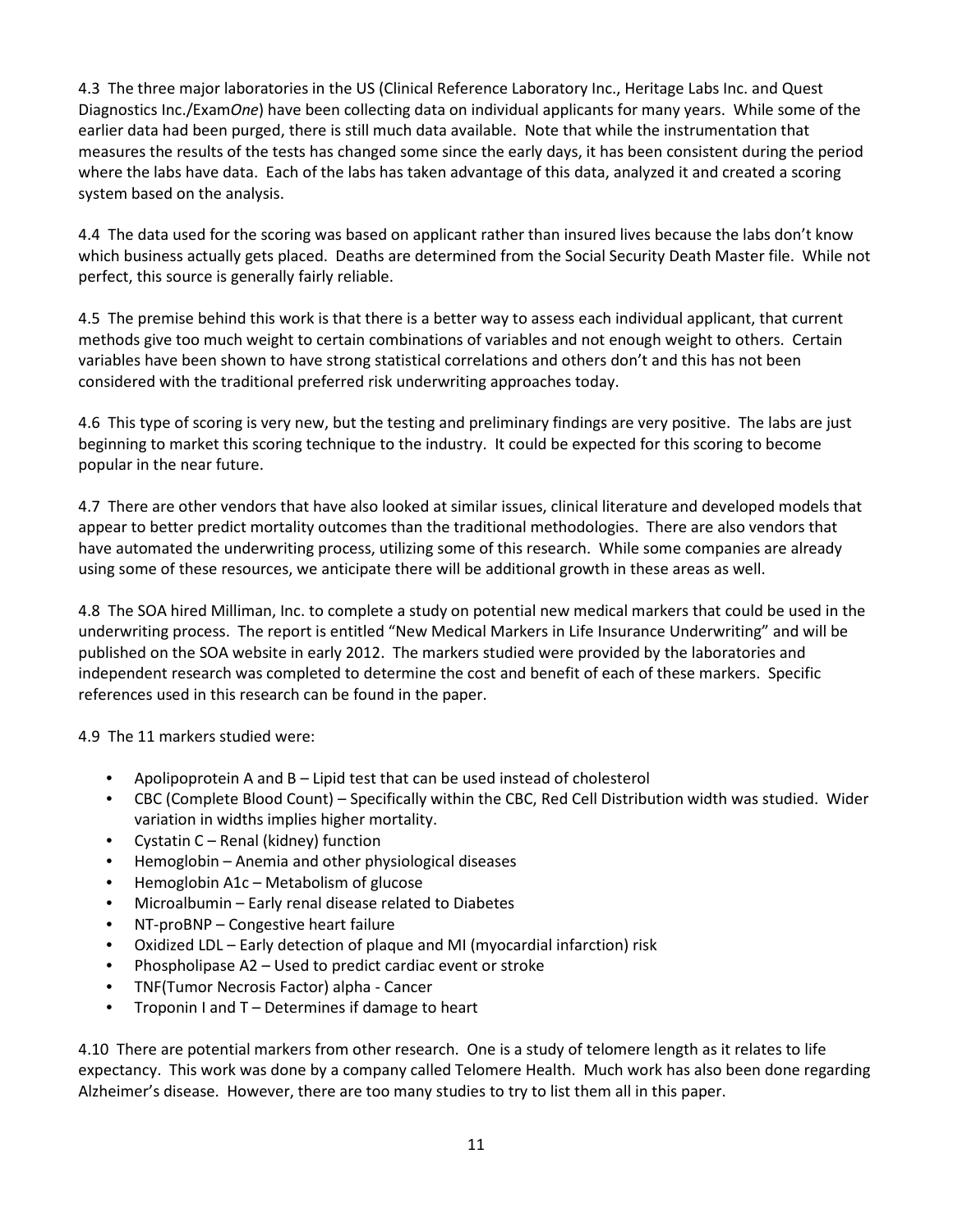4.11 The term "predictive modeling" means different things to different people. For the purposes of this report, it is to be considered what is known as "life-style based analytics" or the use of consumer information in the underwriting process. Predictive modeling has been used more in health insurance, however, several companies have begun to use it for life insurance and more are expected to use it in the future. Many in the industry oppose use of this.

4.12 A very large amount of consumer data (thousands of pieces of information on each individual) can be obtained at a very low cost. Every time a card is swiped or a survey is filled out data is received and stored, generally without the knowledge of the individual it is happening to. The data available has been studied and analyzed. Some consistent patterns have emerged and conclusions drawn. For example, from the data below, someone could potentially and rightfully conclude that the first person would be healthier and live longer than the second:

- 1. Just bought new running shoes and subscribes to several healthy living magazines
- 2. Commutes 75 minutes each way to/from work and just bought a new television and a new reclining chair

4.13 Currently, insurance companies using this data only reward the better risks and don't penalize the poor risks. The "reward" might be less underwriting requirements because the proposed insured received a favorable score based on all of their consumer data. The use of this data is expected to continue and to evolve, unless there is consumer backlash and/or unfavorable regulatory rulings due to privacy concerns or for other reasons.

4.14 There are a number of other things that may be considered in the underwriting process in the future. Some of these are listed below along with one or more recent articles on the topic. Most, but not all, of the articles are based on US data.

- **Environment** 
	- o Pollutants l[i](#page-15-0)nked to diabetes, per a study by Lee et al. (Lee, 2011)<sup>i</sup>
	- o Age of onset of puberty predicts adult osteoporosis, as demonstrated in a study led by Gilsanz  $(Gilsanz, 2011)^{ii}$  $(Gilsanz, 2011)^{ii}$  $(Gilsanz, 2011)^{ii}$
- Geographical location
	- $\circ$  Wide difference in life expectancy by region in US, per a study by Kulkarni et al. (Kulkarni, 2011)<sup>[iii](#page-15-2)</sup>
- Poverty, low levels of education and other social factors, as illustrated in a study by Galea et al. (Galea,  $2011$ <sup>"</sup>
	- o US study showed following extra deaths in 2000
		- 245,000 due to lower education
		- 162,000 due to low social support
		- 133,000 due to individual-level poverty
- **Obesity** 
	- o Overweight more harmful to liver than alcohol in middle-aged men, per a study by Kaczynski et al. (Kaczynski, 2011) $<sup>V</sup>$ </sup>
	- o Obesity is a killer in its own right, irrespective of other risk factors, as illustrated in a study by Logue and colleagues (Logue,  $2011$ )<sup>[vi](#page-15-5)</sup>
	- o Dementia link to middle-age obesity, per a study by Anstey et al. (Anstey, 2011)<sup>[vii](#page-15-6)</sup>
- Diet
	- o Diets for elderly after hospitalization decreased mortality rates, as shown in a study by Shahar and colleagues (Shahar, 2011)<sup>[viii](#page-15-7)</sup>
	- o Eating purple fruit could fend off Alzheimer's Disease and Multiple Sclerosis, per a study by Kell  $(Kell, 2010)^{ix}$  $(Kell, 2010)^{ix}$  $(Kell, 2010)^{ix}$
- **Exercise**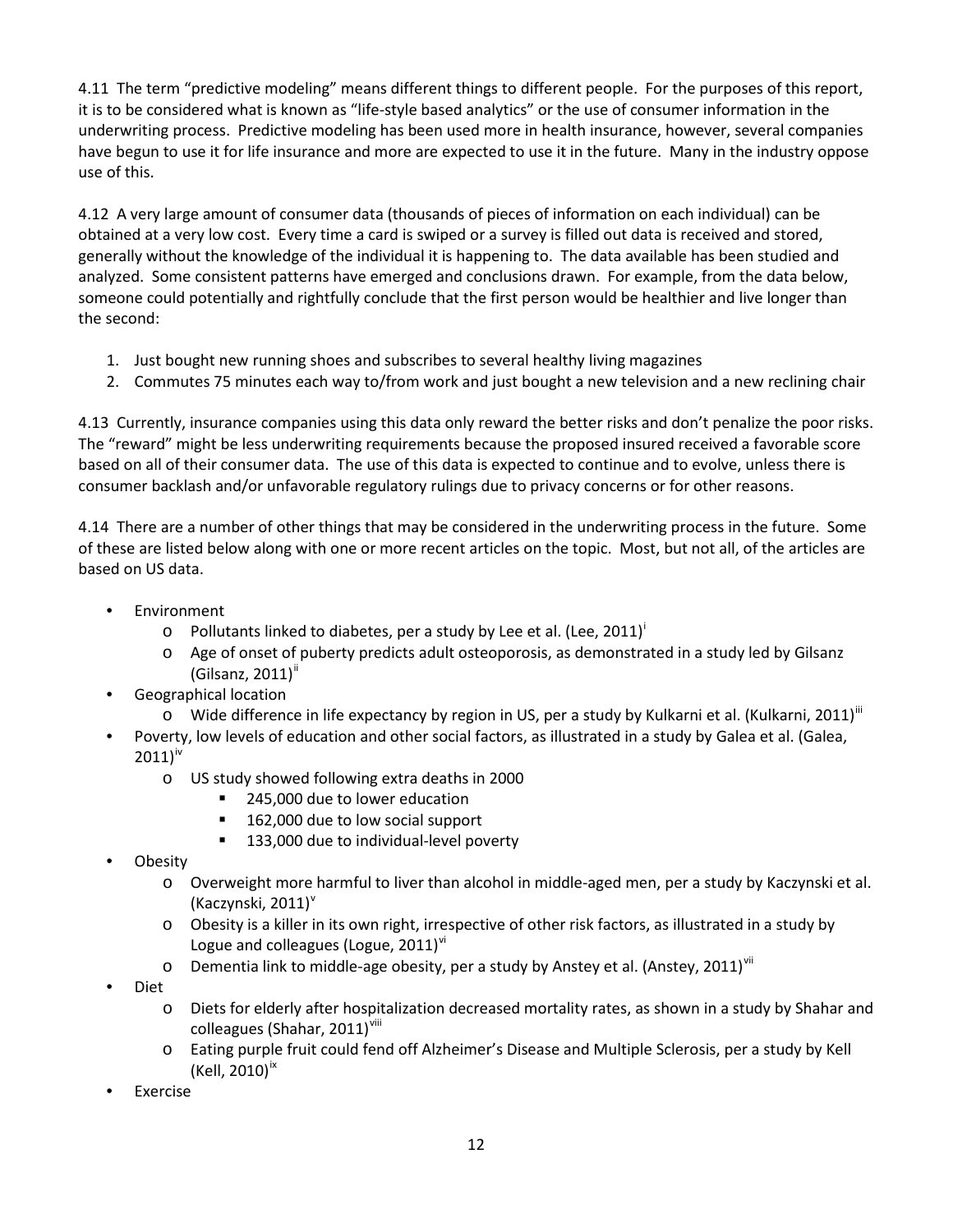4.14 The pollutants, chemicals and hormones found in the environment are growing. These same toxins are found in increasing volume in individuals. It might make sense to screen for this in the underwriting process.

4.15 Geographical location can produce different mortality rates for a variety of reasons. If these differences are evident, should the underwriting process consider this? Should it also consider income levels and net worth, education levels, and social support, each of which has been shown to exhibit differences in mortality experience?

4.16 What about diet and exercise? If a healthy diet and regular exercise are two things that keep people healthy and lack of them causes potential health issues, why shouldn't these items be considered in the underwriting process? Why not reward someone for eating well since they should be expected to live longer? Exercise was the first preferred criterion, but was dropped because it was difficult to prove. With the technology available today, the frequency of health club visits is now generally available. This could be used in a positive way in the underwriting process.

## 5 MEASURING THE IMPACT ON MORTALITY EXPERIENCE

5.1 There are a number of methods to measure the mortality of a given underwriting type, tool, test or marker. These methods will be split between those for evaluating new tools and those for evaluating existing tools. For new underwriting tools, two methods will be described:

- Testing and validation
- Protective Value Study

5.2 For established underwriting tools, one method will be described:

• Actual-to-Expected Study

5.3 Testing and Validation is one process for determining whether to move forward with a new underwriting test or tool. Note that it is often difficult to segment the mortality impact of a particular tool or test relative to the impact from other sources. However, the process is described below.

5.4 Mortality data is collected from clinical data, a company's own studies, or another source. Testing of the new tool should be done to make sure mortality results are consistent with the values received from the tool. For example, if higher scores are indicative of higher mortality and some of the high scores have the lowest mortality results, there is either a problem with the tool or an explanation for this anomaly is needed. The anomaly could be explained, for example, by a lack of data in that portion of the study. This would not necessarily mean that the test was not a good one if the rest of the data proved reliable.

5.5 Validation is an important part of this process. In order to validate the data, it is generally split into two segments, with the second (smaller) set of data saved for the validation. Tests are performed on the first set of data and results are attained. The same tests are run on the second set of data and results are hopefully confirmed. Results won't be exact. However, if they are reasonably close they can be considered validated.

5.6 A Protective Value Study is also known as a cost / benefit analysis. Here the cost and benefit are estimated and compared. Does the cost justify the benefit? Determining both the cost and benefit can sometimes be difficult due to the elements involved in each. The following describes the elements and some of the related issues.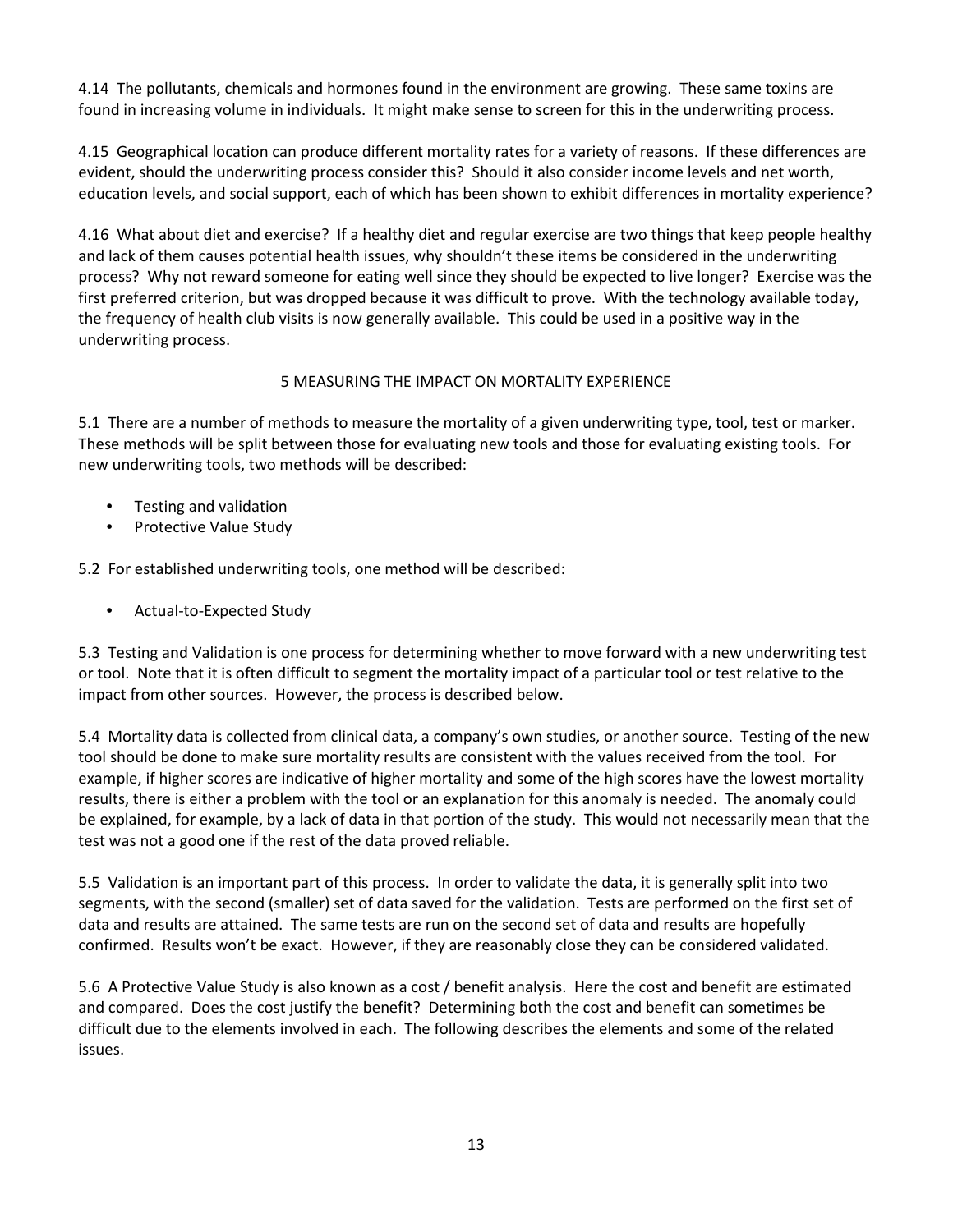# 5.7 Elements of the cost include:

- Cost of the test itself
- Time spent by underwriter and other personnel on upfront training, evaluating the applicant during the underwriting process for this test, ordering additional information due to this test, and evaluating this additional information when it is received
- Cost for ordering an APS or another test to verify information from this test
- Time spent explaining to applicant why they were declined due to this new test

5.8 Depending on the complexity of the test, a more or less seasoned underwriter may be required. Although not specifically stated above, the medical director's time may also be needed.

5.9 The benefit may be even more difficult to quantify. Elements of the benefit (savings) include:

- Mortality savings due to this test / technique This is typically measured by both the prevalence (how often the disease or impairment will be found) and impact of the findings (the total savings that will be achieved)
- Mortality savings due to needing to order an APS or other test and discovering something else, completely different, that wasn't caught before
- If the new test replaces an existing test, cost of the eliminated test

5.10 In terms of evaluating the mortality savings, the biggest challenge may be to determine how much savings was due to the introduction of this new test, that wouldn't be caught through the other underwriting tests/tools. For example, how much savings would the pharmaceutical database provide if the applicant already mentioned the drug or if it was found in an already ordered APS – possibly very little or none! The savings often vary by age and gender.

5.11 The sentinel effect may reduce the impact of the savings. That is, if someone knows a company is testing for something specific and they have it, it is likely they will go to another insurance carrier. This reduces the prevalence of the disease or impairment being tested for and should be factored into the savings.

5.12 After the cost and benefit are determined, they are compared and it can be determined at what ages and face amounts the new test would be cost-justified. Note that protective value studies can be and are done both to determine whether to use a particular test and after the test is already being used to make sure it is providing the value originally anticipated.

5.13 Actual-to-Expected (A/E) studies are generally performed after a test has been used for a period of time. This type of study can provide a simple analysis of the mortality experience on the test or marker.

5.14 "Actual" is the actual mortality experience and "Expected" is the expected mortality. The expected mortality assumption is usually either the pricing assumption or an assumption based on a standard industry table. The actual results are divided by the expected results to create a ratio, the A/E ratio. If actual results were identical to expected results, the ratio would be 100%. Ratios below 100% indicate results which are better than expected and ratios above 100% indicate results worse than expected. The A/E ratio is not a perfect comparison as other factors beyond underwriting come into play, but it is a relatively easy approach to determine the effectiveness of the underwriting that has already been done.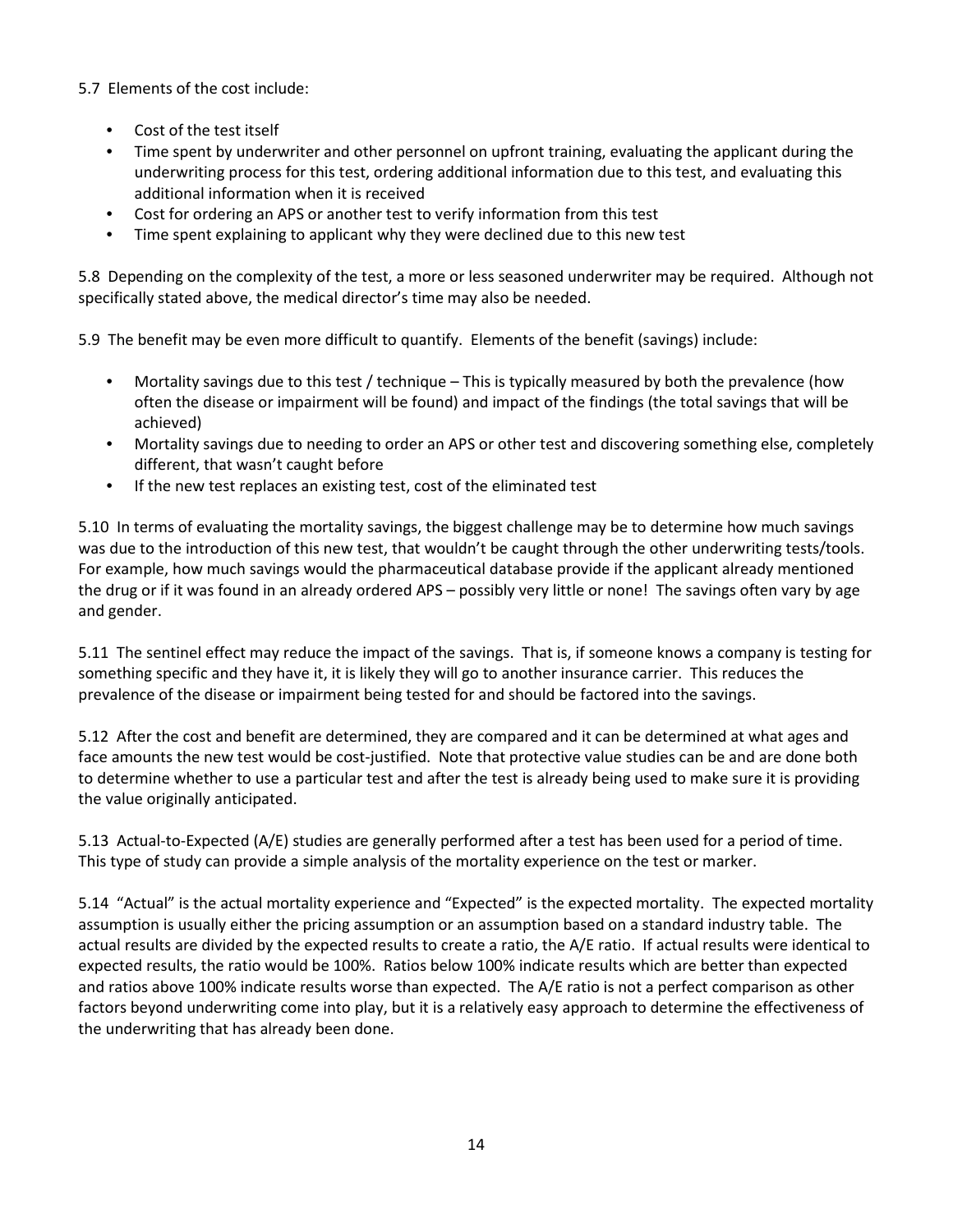5.15 A/E ratios can be studied by any of the following:

- Study year
- Issue year
- Age
- Duration
- Gender
- Risk class / smoking status
- Policy Size
- Product
- Distribution channel / agent
- Target market
- Underwriter
- Other

5.16 A cause of death study can also be useful in determining the effectiveness of an underwriting tool that is supposed to identify those with a specific impairment or disease.

# 6 CONCLUSION

6.1 The purpose of this paper was to document the types of life insurance underwriting and underwriting tools used in the United States, past and present. It is hoped by the author that professionals in other countries can put together similar papers so that life underwriters and other life insurance professionals around the world can have a better understanding of the life insurance underwriting practices used today and how they differ from country to country. It is also hoped by the author that this knowledge will help to lead to new innovations in life underwriting, possibly from the borrowing of ideas from other countries.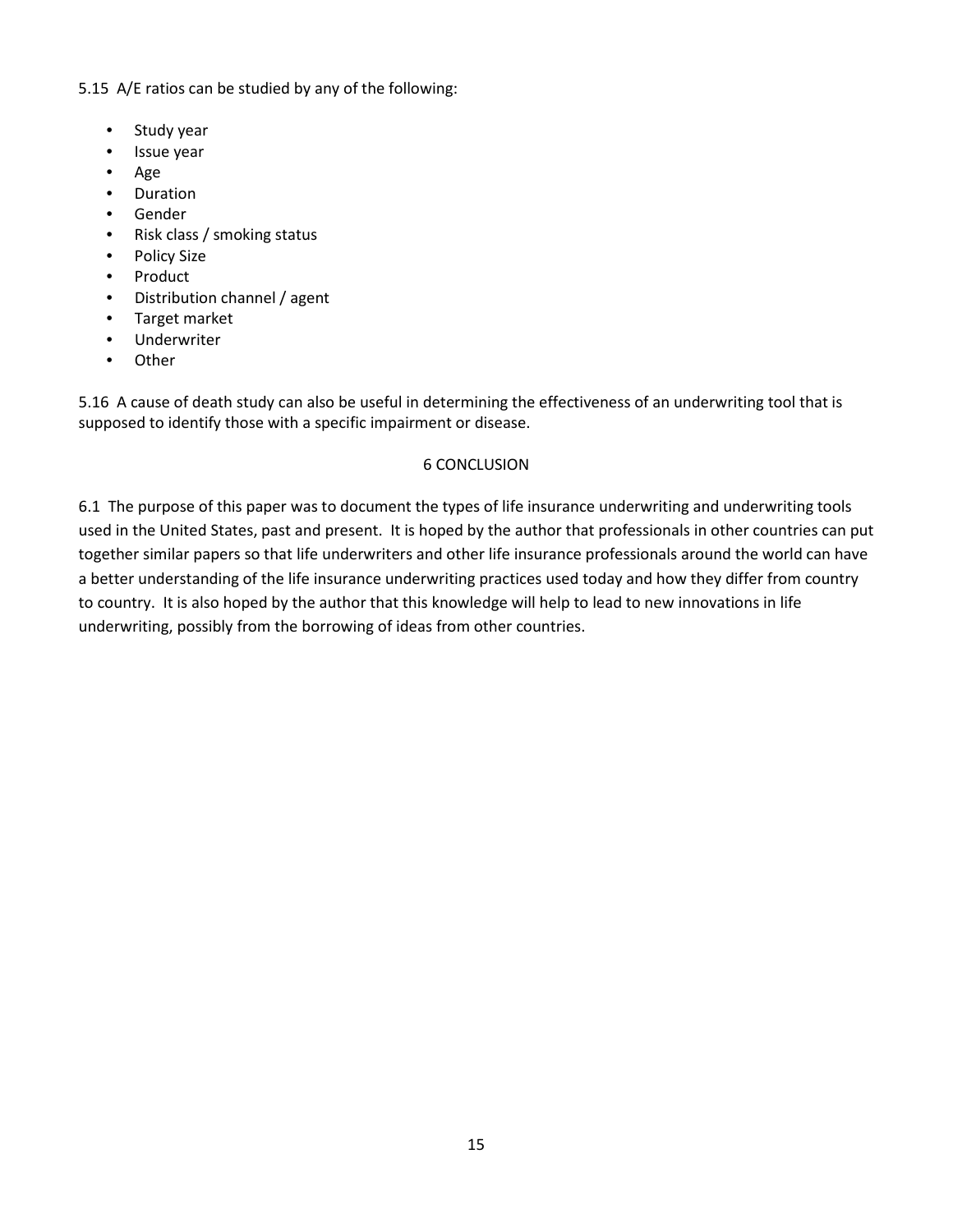### **REFERENCES**

<span id="page-15-3"></span><span id="page-15-2"></span><span id="page-15-1"></span><span id="page-15-0"></span>Anstey, K.J., Cherbuin, N., Budge, M., Young,J. Body mass index in midlife and late-life as a risk factor for dementia: a meta-analysis of prospective studies. *Obesity Reviews*, Volume 12, Issue 5, pages e426–e437, May 2011.

<span id="page-15-7"></span><span id="page-15-6"></span><span id="page-15-5"></span><span id="page-15-4"></span>Clinical Reference Laboratory. New Development in Diabetic Testing: AGP (Advance Glycation Product). *The Scoop*, 2005. Accessed February 10, 2012, at http://www.crlcorp.com/insurance/NewsViews/NewDevelopmentinDiabeticTestingAGP.cfm.

<span id="page-15-8"></span>Galea, S., Tracy, M., Hoggatt, K.J., DiMaggio, C., Karpati, A. Estimated Deaths Attributable to Social Factors in the United States. *American Journal of Public Health*, August 2011, Vol. 101, No. 8, pp. 1456-1465.

Gilsanz, J.M.; B.S. Zemel, H.J. Kalkwarf, V. Lappe, S. Oberfield, J.A. Shepherd, M.M. Frederick, X. Huang, M. Lu, S. Mahboubi, T. Hangartner, K.K. Winer, "Revised reference curves for bone mineral content and areal bone mineral density according to age and sex for black and non-black children: results of the bone mineral density in childhood study," *The Journal of Clinical Endocrinology & Metabolism*, October 2011.

Kaczynski, J., Schult, A., Eriksson, H., Wallerstedt, S. Overweight and hypertriglyceridemia are risk factors for liver cirrhosis in middle-aged Swedish men. *Scandinavian Journal of Gastroenterology*, June 2011, Vol. 46, No. 6, Pages 738-744.

Kell, D.B. Towards a unifying, systems biology understanding of large-scale cellular death and destruction caused by poorly liganded iron: Parkinson's, Huntington's, Alzheimer's, prions, bactericides, chemical toxicology and others as examples. *Archives of Toxicology*, Volume 84, Number 11, pages 825-889. Published online August 17, 2010.

Kulkarni, S.C., Levin-Rector, A., Ezzati, M., J. Murray, C.J.L. Falling behind: life expectancy in US counties from 2000 to 2007 in an international context. *Population Health Metrics*, June 15, 2011.

Lee, D.-H., Lind, P.M., Jacobs Jr., D.R., Salihovic, S., van Bavel, B., Lind, L. Polychlorinated Biphenyls and Organochlorine Pesticides in Plasma Predict Development of Type 2 Diabetes in the Elderly: The Prospective Investigation of the Vasculature in Uppsala Seniors (PIVUS) Study, *Diabetes Care*, June 2011.

Logue, J., Murray, H.M., Welsh, P., Shepherd, J., Packard, C., Macfarlane, P., Cobbe, S., Ford, I., Sattar, N. Obesity is associated with fatal coronary heart disease independently of traditional risk factors and deprivation. *Heart*, February 2011.

MEG Financial. Life Insurance Medical Requirements: Lab Finding and Results Defined. Accessed February 6, 2012, at http://www.termland.com/life\_insurance/lab\_results\_and\_blood\_tests.html

MIB Group, Inc. website. Accessed February 6, 2012, at http://www.mib.com/html/mib\_history.html